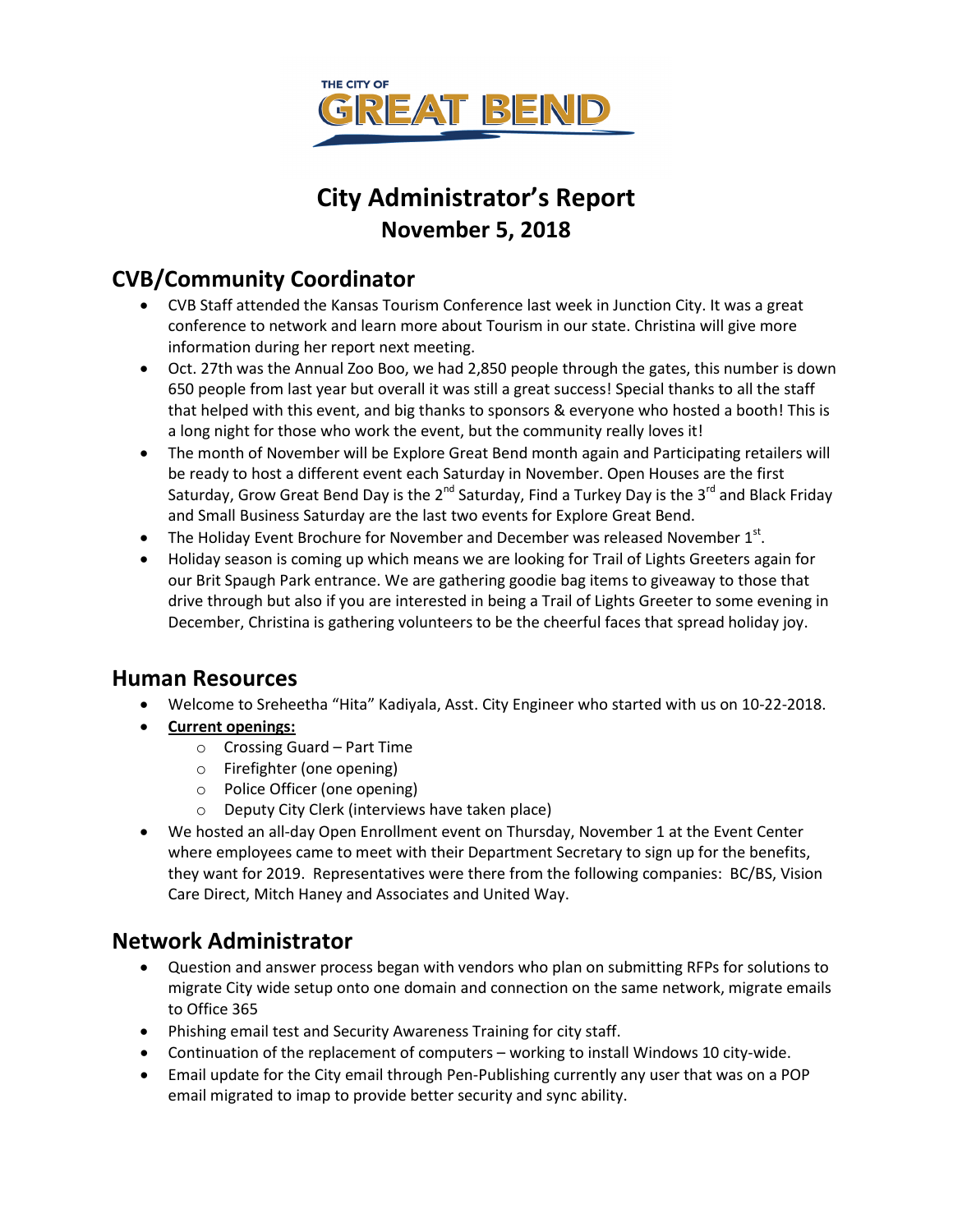

- Ongoing work with 911 to correct issue with proper city addresses corresponding with emergency calls.
- Working to transition off of out-dated backup or NAS solutions as part of the network solution.

### **Public Lands**

- Winterized all areas needed.
- Supported 2018 Zoo Boo.
- Completed improvements to the Disc Golf Course.
- Maintenance to the ball fields is ongoing.
- Started the painting of the training tower at Fire Station 2.
- 550 lbs. of Rainbow Trout were stocked at Veterans Lake on 10-25-18.
- Started efforts to minimize the impact on Veterans Lake from the migratory geese with use of noise makers.
- Completed repairs to the Christmas decorations.
- Started installation of the Christmas displays on 11-1-18.

## **Public Works**

#### **Property Maintenance Enforcement:**

- 70 Complaints this month with 19 being citizen reported
	- a. 20 complaints for trash/refuse
	- b. 15 complaints for motor vehicles
	- c. 33 complaints for overgrown vegetation
	- d. 0 complaints were investigated and no violation found
- 36 Abatement notices sent out
- 4 Abatements performed
- 50 Cases closed per citizen compliance
- 12 Motor vehicles were brought into compliance

#### **Street Department**

- Began work on repairing section of collapsed reinforced concrete box culvert at 18<sup>th</sup> Street and Baker Street intersection
- Prepared for Air Fest event.
- Repaired failing sections of the Great Bend Fairgrounds and Drag Strip in anticipation of the Top Fuel races
- Performed miscellaneous sand alley base repairs throughout city
- Street sweeper cleaned 88 city blocks
- Performed cleanup operations following rain events to pick up limb debris and clean clogged drop inlets
- Mowed various locations throughout the city as well as flood control dykes
- Removed trees from the Lischeskey drainage ditch to clear water obstructions.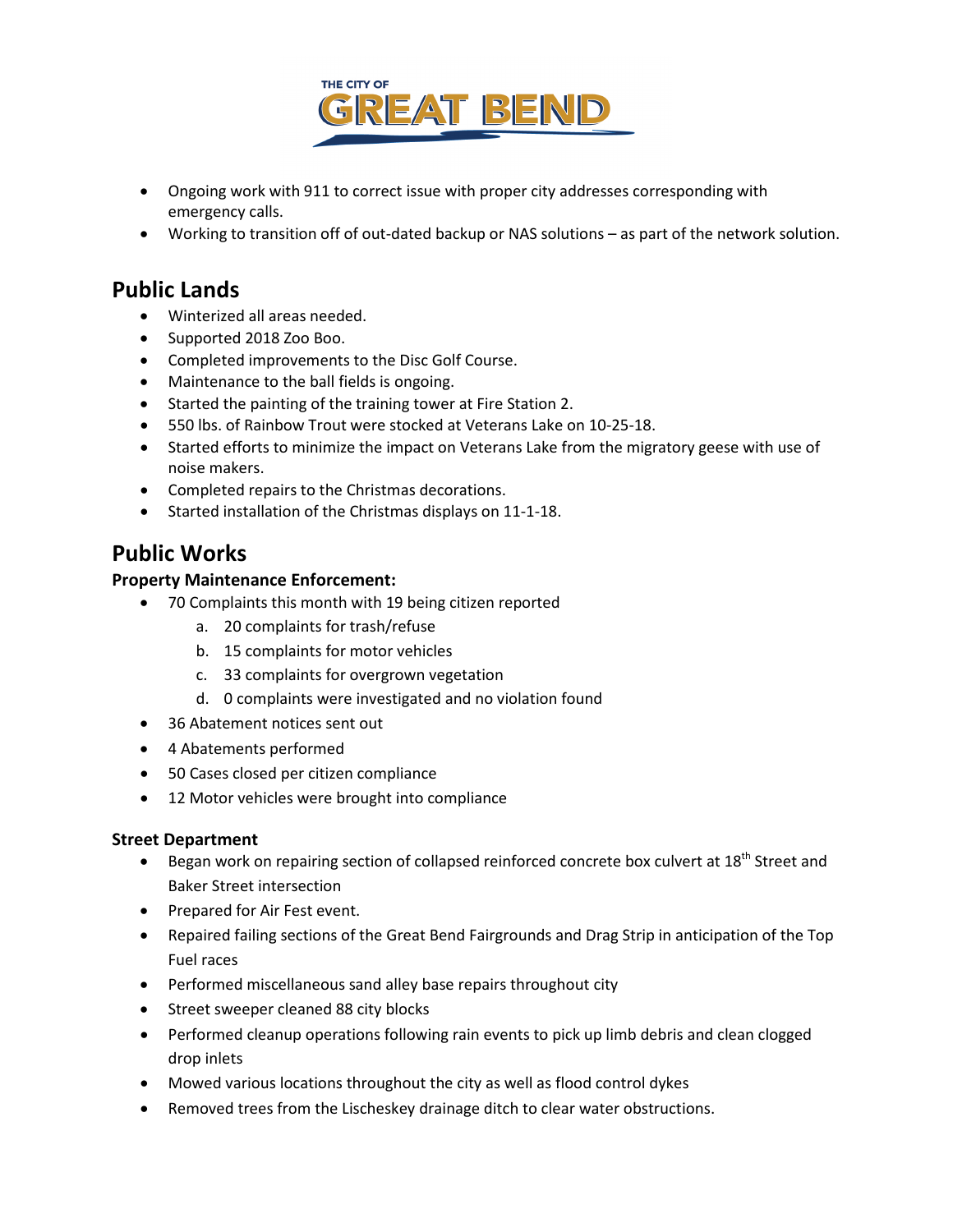

• Performed miscellaneous pothole patching throughout entire city

#### **Utilities**

• **Wastewater Yearly Progress**

|                               | 2018 Actual  | <b>2018 Goal</b> | % Completed |
|-------------------------------|--------------|------------------|-------------|
| <b>Clean storm lines</b>      | 3.160        | 25,000           | 12%         |
| <b>Clean sanitary lines</b>   | 78.246       | 100,000          | 78%         |
| <b>Manholes rehabilitated</b> | $\mathbf{I}$ | 12               | 0%          |

#### • **Water yearly Progress**

|                            | 2018 Actual | 2018 Goal | % Completed |  |
|----------------------------|-------------|-----------|-------------|--|
| • Change out fire hydrants |             |           | 100%        |  |

- **Projects completed**
	- **WATER WELLS**
		- **i.** Changed two (2) bottles of chlorine

#### • **WATER DISTRUBUTION**

- turn valves for APAC
- Fix fourteen (14) water leaks
- **STORMWATER**
	- Cleaned Madison Ditch one (1) time
- **SANITARY SEWERS**
	- Began rehabilitation of manholes process
- **WASTEWATER PLANT**
	- Monthly report to KDHE
	- Replaced pressure washer in wash bay
	- Replaced influent flow meter
	- Replaced anoxic zone gear box
- **Locates**
	- 199
- **Training**
	- All employees First Aid / CPR / AED
	- Three (3) employees attended waste water training
	- Two (2) employees attended drinking water training.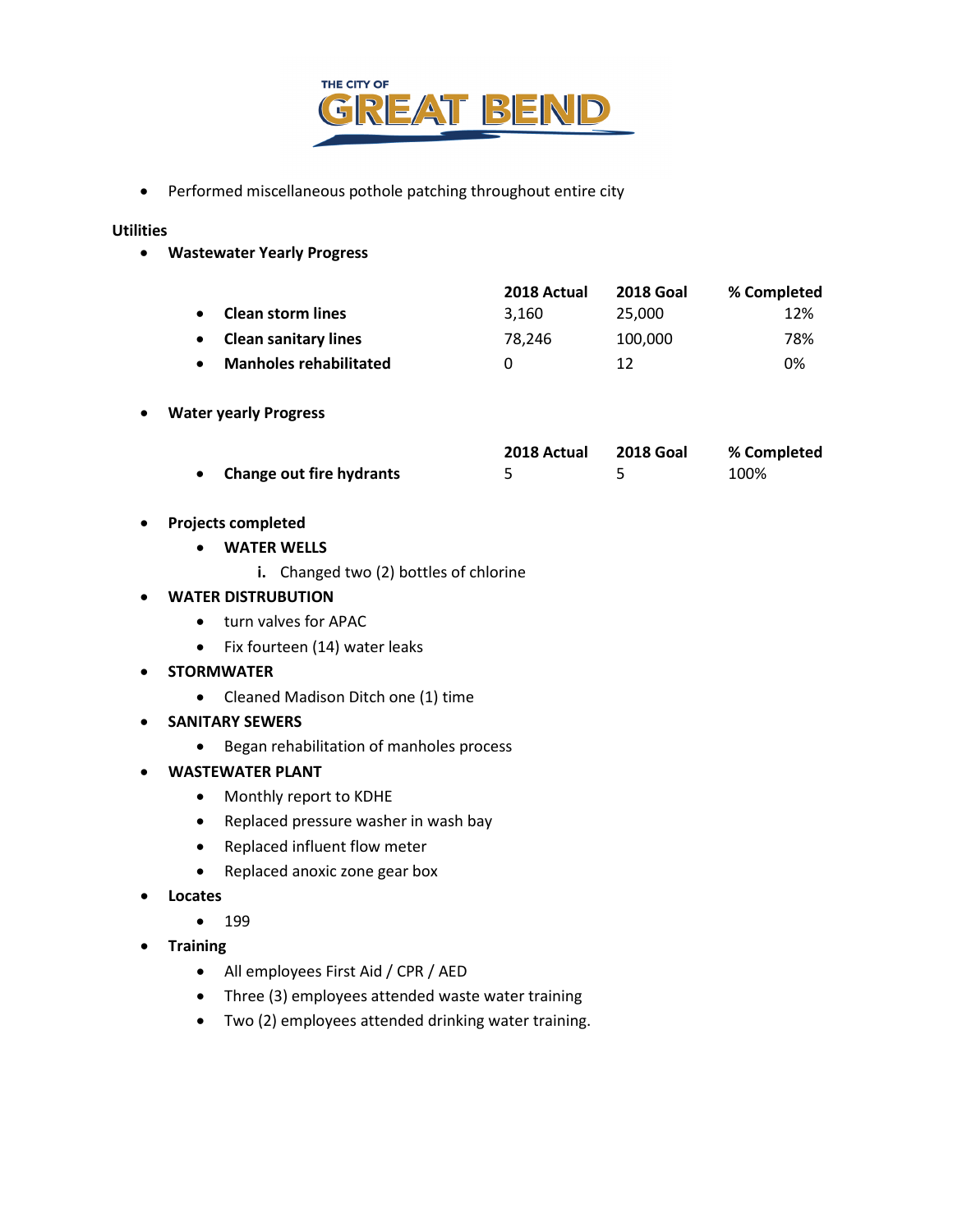

# **Engineering**

- Waterline Improvements
	- A. Emergency repair along Odell from Lakin to  $12<sup>th</sup>$  Street. Work will be paid for at unit price bid items to be incorporated with Change Order #4.
- FY 2019 Resurfacing Program US-56  $(10<sup>th</sup>)$  from Hickory to 1300' west of Kiowa
	- B. Preliminary plans sent to KDOT review on October 3, 2018.
	- C. Discuss ADA ramp upgrades, curb inlet replacements, along with curb and gutter replacement at October 30, 2018 staff meeting.
- 10<sup>th</sup> and Grant Intersection
	- D. Project award to Morgan Brothers Construction at November 5, 2018 City Council meeting. Inspection by PEC Field Services.
	- E. Early start date March 2019.
- 8<sup>th</sup> Street Paving Improvements
	- F. Venture completion date December 6, 2018.
	- G. Change order for sanitary sewer extension approved by City Council at October 15, 2018 City Council meeting. Dewatering efforts ongoing for construction. Coordinating efforts with Tractor Supply Company general contractor.
- 8<sup>th</sup> Street Waterline and Sanitary Sewer Improvements
	- H. Sanitary sewer improvements incorporated into paving contract as a change order.
	- I. Waterline improvements by separate contract with construction to follow completion of  $8<sup>th</sup>$  Street paving. Advertise for bids on October 31, 2018 with project letting on November 14, 2018. Bid award at November 19, 2018 City Council meeting.
- Crest Theatre HVAC Improvements
	- J. AutoCAD files provided to asbestos remediation contractor.
	- K. PEC to complete design documents and coordinate schedule with City staff.
- Street Assessment and GIS Mapping
	- L. Proposal for Council approval at November 5, 2018 City Council meeting.

# **Fire/EMS/Inspection/Code Enforcement**

Fire/EMS/Inspection/Code Enforcement

- The grading permit was issued for contractors to begin the dirt work for Tractor Supply Co.
- Certificates of Occupancy have been issued for all the duplexes in Kensington Square.
- Inspector Orth performed his annual fire inspections with USD #428. All district buildings were inspected. In addition to the inspections school districts are required to perform 4 fire drills a year with the students. Inspector Orth attends one of these drills and did so this month. Minimal violations were found this year and the inspection results were reviewed with Superintendent Khris Thexton.
- Fire prevention week was a huge success as shifts visited area preschools and grade schools in the community. Special thanks go out to "B" shift for writing and presenting an entertaining and educational skit for elementary school students. Thank you to the Great Bend Recreation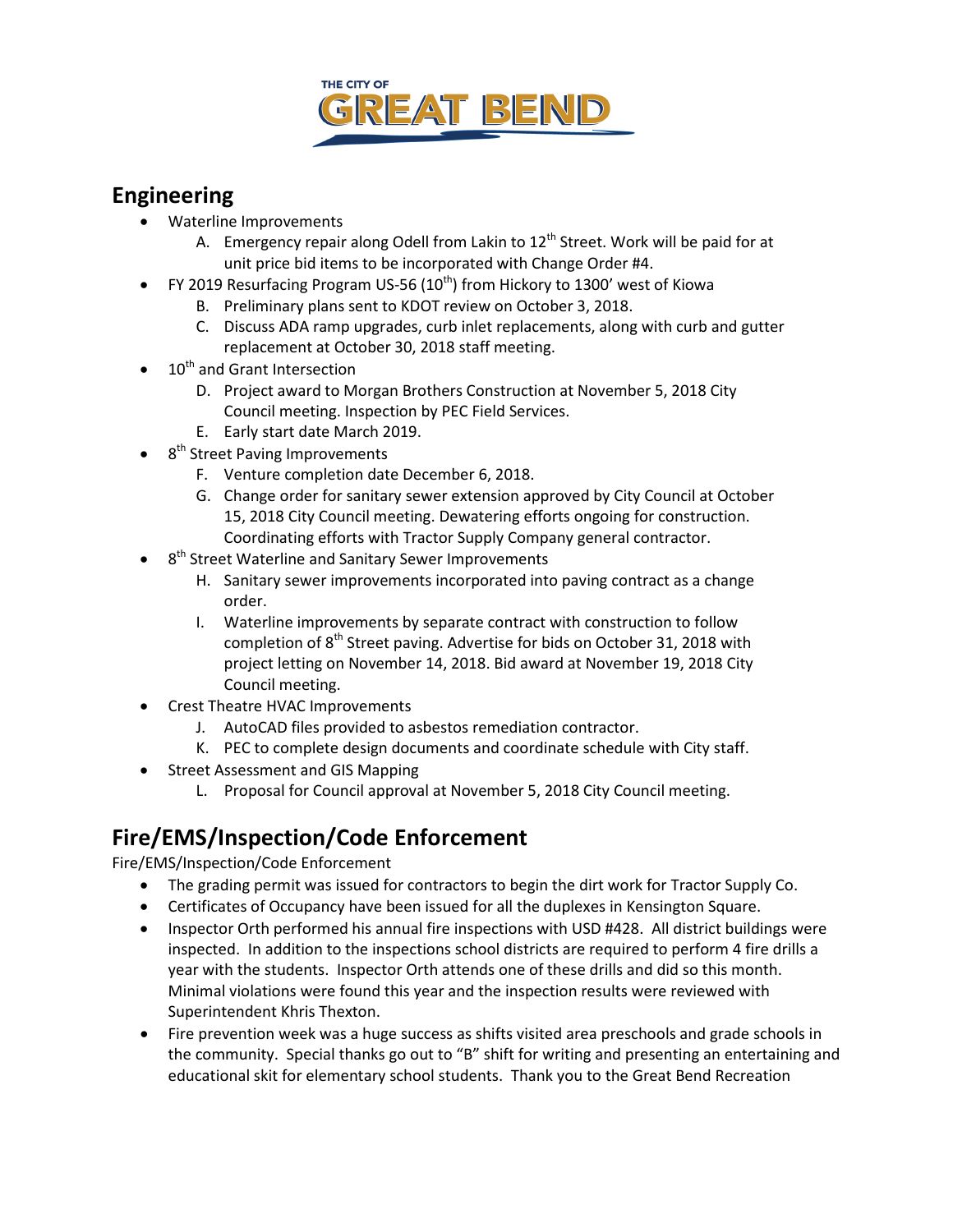

Commission and USD #428 Bus Barn for providing us with a location for the skit and for helping bus students to and from the skits.

- With the assistance of the Park Department the training tower at Station #2 was power washed and repainted.
- "B" Shift participated in Zoo Boo and handed out candy at the Heartland Community Church Trunk-or-Treat on Halloween.
- Personnel participated in Disaster Medical Support Unit (DMSU) training along with Reno County EMS, Emporia Fire/EMS, Newton Fire/EMS, Barton County Health Department and Barton County Emergency Management. DMSU must be prepared to deploy to any location in Kansas to receive injured and uninjured patients in need of care and evacuation. The purpose of the training is to ensure that DMSU teams in Kansas can operate during mass casualty incidents and establish an effective and efficient division with an evacuation point capable of receiving victims who will be evacuated to hospitals or shelters.

|                                      | 2017 | 2018 |
|--------------------------------------|------|------|
| <b>Commercial Building Inspected</b> |      | 14   |
| Daycare / Schools                    |      | 14   |
| <b>Fire Extinguisher Demos</b>       | n/a  |      |
| <b>Violations Found</b>              |      | 35   |

- Fire Inspections Activity for October
- Department Activity for October

|                               | 2017             | 2018            |
|-------------------------------|------------------|-----------------|
| <b>Fire Incidents</b>         | 27               | 28              |
| <b>EMS Incidents</b>          | 186              | 151             |
| <b>Total PT Contacts</b>      | 196              | 162             |
| <b>Carbon Monoxide Calls</b>  | 2                | 4               |
| <b>Average Response Time</b>  | 4 mins. 30 secs. | 4 mins. 2 secs. |
| <b>Average Turnout Time</b>   | 46 secs.         | 37 secs.        |
| <b>Overlapping Calls</b>      | 28.17%           | 22.35%          |
| <b>Year to Date Incidents</b> | 1,932            | 1,891           |

• Building Inspection

|                  | October 2017    |            |                   | September 2018 |                 |            |                   |             |
|------------------|-----------------|------------|-------------------|----------------|-----------------|------------|-------------------|-------------|
|                  | <b>Building</b> | Plumbing   | <b>Electrical</b> | Mechanical     | <b>Building</b> | Plumbing   | <b>Electrical</b> | Mechanical  |
| Commercial       |                 |            |                   |                | 13              |            |                   |             |
| Residential      | 119             |            |                   |                | 34              | 18         | 14                |             |
| <b>Estimated</b> |                 |            |                   |                |                 |            |                   |             |
| Cost             | \$1,824,857.00  | \$1,000.00 | \$123,700.00      | \$46,445.00    | \$1,022,383.00  | \$3,350.00 | \$8,900.00        | \$71,170.00 |

- Code Enforcement
	- o 3 cases closed
	- o 1 new case
	- o 31 total open cases
	- o 26 follow-ups completed